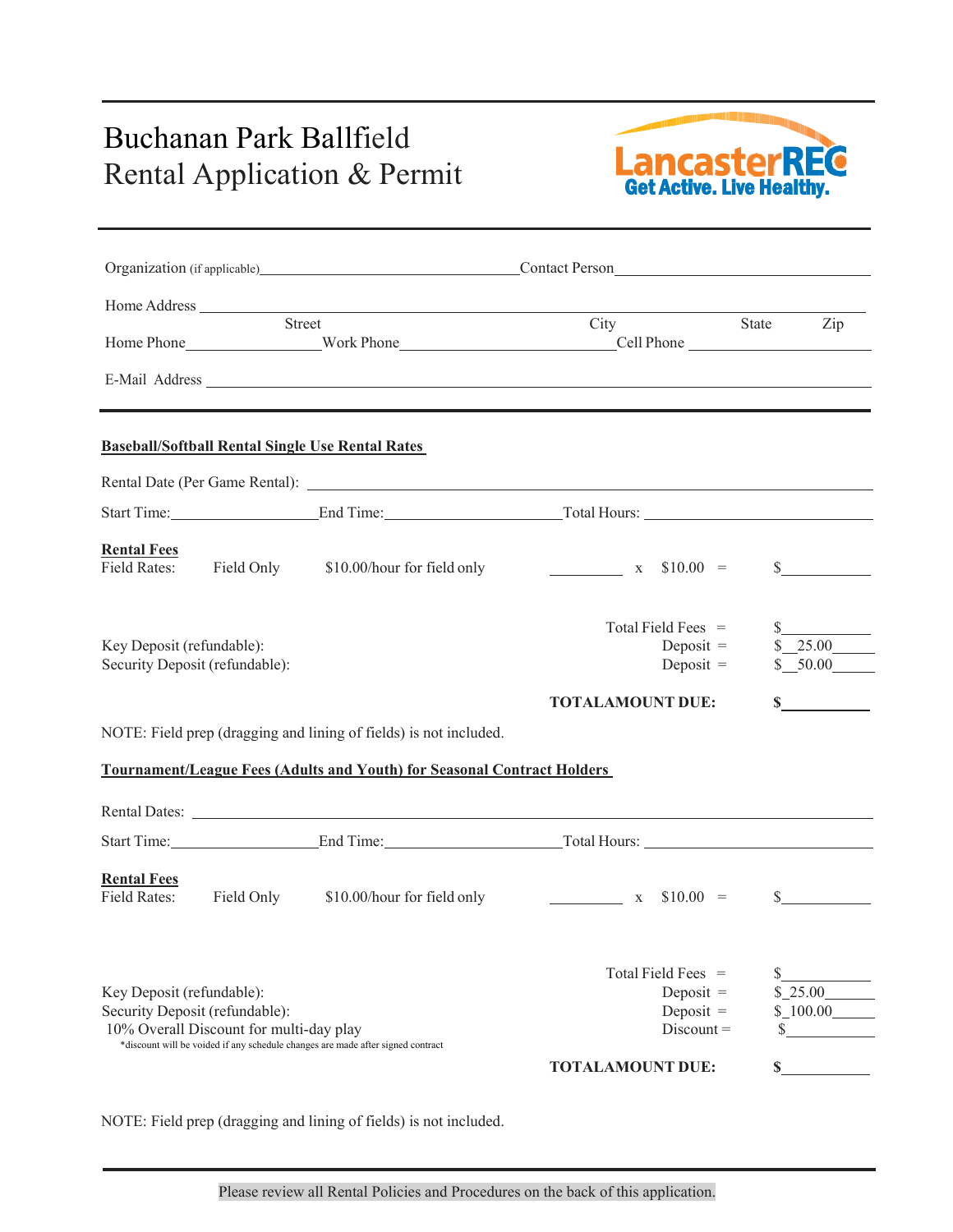All seasonal contract holders must secure and maintain at all times commercial general liability insurance, which shall be issued on an occurrence basis, with a limit of not less than one million dollars (\$1,000,000) per occurrence and in the aggregate for bodily injury, death and property damage. The organization must submit a certificate of insurance evidencing with completed application the required commercial general liability insurance policy, which shall listing the organization's name as the insured party and listing Lancaster Recreation Commission and the City of Lancaster as additional insured party. In addition, the certificate of insurance must include a waiver of subrogation.

I acknowledge that I have read, understood and agreed to comply with all rental guidelines and policies as listed on the back of this form, and I am responsible for my group's compliance. I will inform and explain the guidelines to all my group's guests and participants. I also understand that failure to follow policies or any damage will result in forfeit of any deposits and additional fees will be charged. I understand Buchanan Park is property of the City of Lancaster. I understand non- compliance of these rules may result in the suspension of loss of rental privilege from these entities. I hereby understand and waive any claim from my group for bodily injury or property damage against the School District of Lancaster, the City of Lancaster, Lancaster Township and the Lancaster Recreation Commission while participating at any location. I also permit the Lancaster Recreation Commission to use any photographs or videos of my group for promotional purposes.

| Applicant Signature                                           | Date                                                        |
|---------------------------------------------------------------|-------------------------------------------------------------|
|                                                               | -OFFICE USE ONLY-                                           |
|                                                               |                                                             |
| Total Rental Fee Paid: The Contract of Total Rental Fee Paid: | $\Box$ Cash $\Box$ Credit $\Box$ Check #                    |
|                                                               |                                                             |
|                                                               | Insurance policy provided: (Seasonal Contract Holders only) |
|                                                               |                                                             |
|                                                               |                                                             |
|                                                               |                                                             |

 $\_$ 

 $\_$ 

 $\_$ 

 $\_$ 

 $\_$ 

Additional Notes: